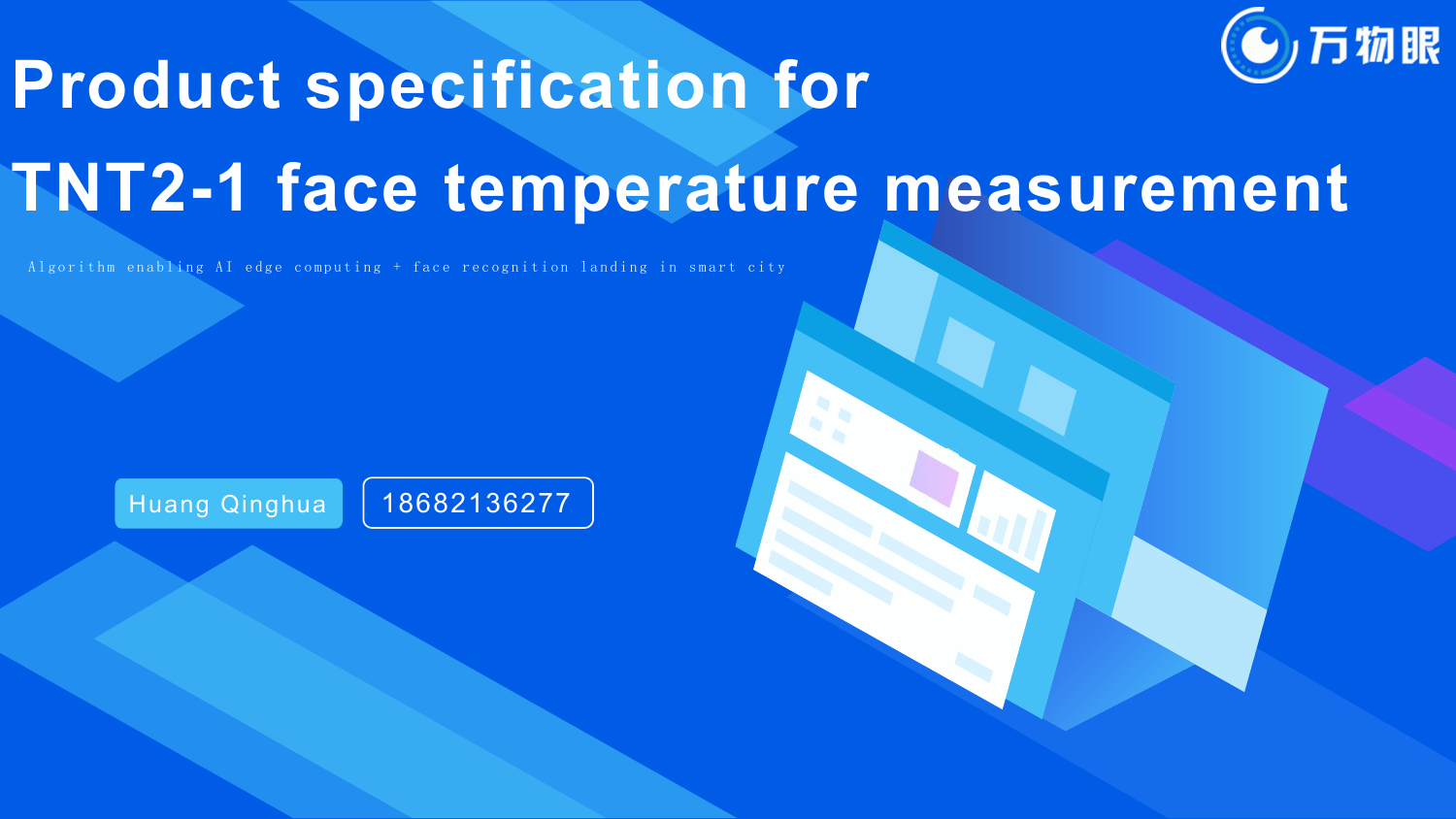#### TNT2-1 product introduction



- Using Hisilicon AI processor + computing power up to 1t + Tencent optimal graph algorithm
- 8-inch IPS full view LCD display
- Industrial appearance, waterproof and dustproof design, stable and reliable
- Industrial grade binocular wide dynamic camera, infrared and led dual light supplement at night
- Support 3W face database. 1: Under the condition of n face recognition ≤ 0.2s/person, the accuracy is greater than 99.7% under the condition of 3 / 10000 false recognition rate
- Support the maximum 10cm hand temperature detection, with an error of  $\pm$  0.5 °. Support and automatic temperature alarm, second level detection speed
- It supports the extension of various peripheral devices such as ID card reader, fingerprint instrument, IC card reader and QR code card reader
- Support system level, APP offline level, APP + background network level multiple API docking, complete documentation, support secondary development

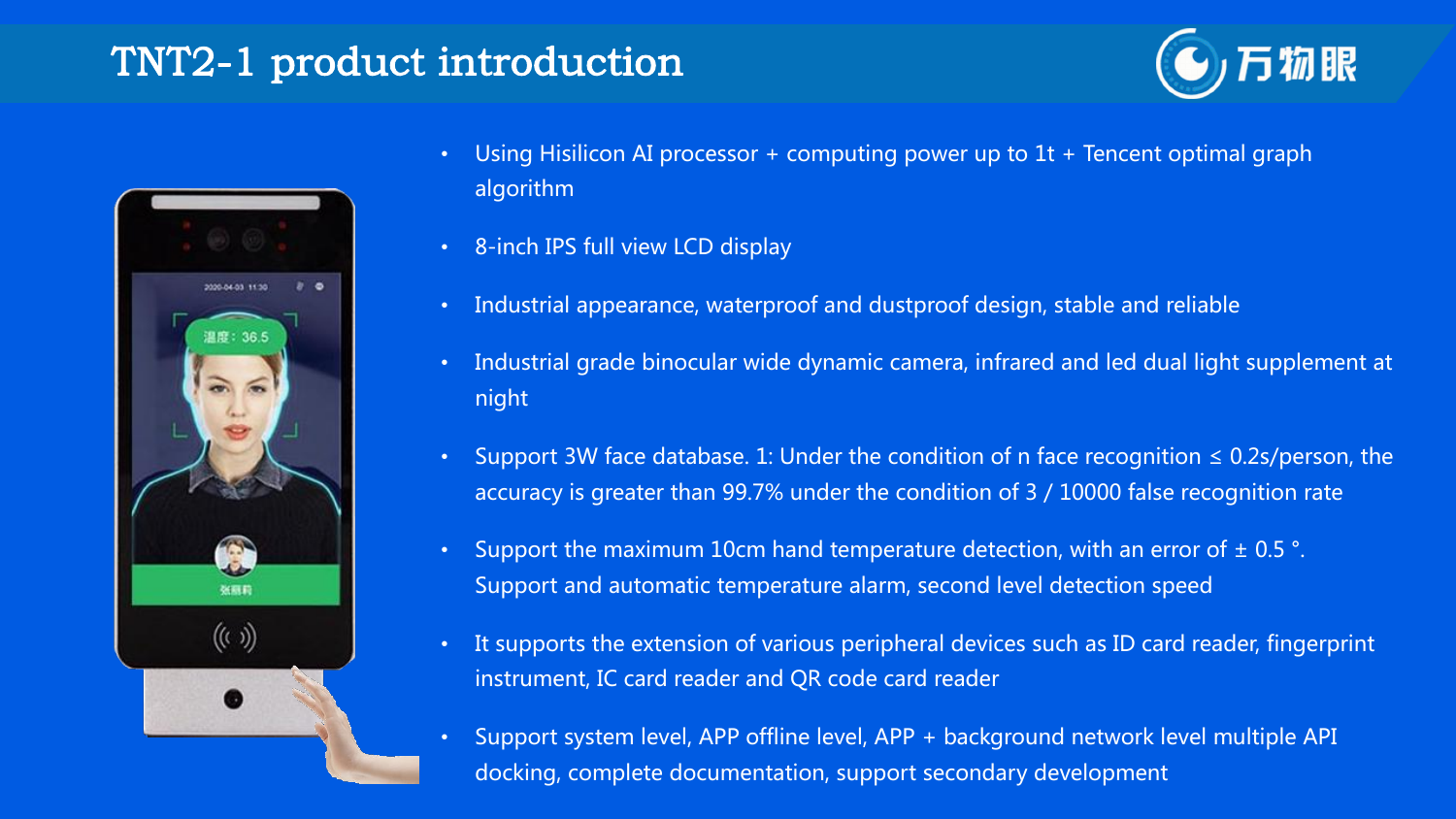### TNT2-1 Product parameters



|                    | resolving power                          | 200W pixels                             |                                                              |
|--------------------|------------------------------------------|-----------------------------------------|--------------------------------------------------------------|
| camera             | <b>Type</b>                              | Binocular wide dynamic<br>camera        | <b>Infrared</b><br>thermography                              |
| <b>Screen</b>      | <b>Dimensions</b><br><b>8.0 "IPS LCD</b> |                                         |                                                              |
|                    | resolving power                          | 800x1280                                |                                                              |
| processor          | <b>Haisi</b>                             | Hi3516DV300                             |                                                              |
|                    | Running<br>memory                        | <b>RAM 1G</b>                           | <b>Function</b>                                              |
| <b>Storage</b>     | Local storage                            | <b>EMMC 8G</b>                          |                                                              |
| <b>Accessories</b> | fill-in light                            | LED and infrared double fill<br>light   |                                                              |
|                    | <b>USB</b> interface                     | 1-way USB OTG standard a-<br>seat       | Degree of<br>protection                                      |
|                    | Serial<br>communication<br>interface     | One RS232 serial port                   | working<br>voltage                                           |
| <b>Interface</b>   | Wigan interface                          | One way Wigan 26 / 34 input             | working<br>temperature<br><b>Device power</b><br>consumption |
|                    | Wired network                            | One RJ45 Ethernet socket                |                                                              |
|                    | interface<br>Relay output                | 1 channel door opening<br>signal output | <b>Equipment</b><br>size                                     |

| <b>Infrared</b><br>thermography    | Thermometric distance                                    | Less than 0.5m                                                          |  |
|------------------------------------|----------------------------------------------------------|-------------------------------------------------------------------------|--|
|                                    | Temperature<br>measurement accuracy                      | $< \pm 0.5^{\circ}C$                                                    |  |
|                                    | Temperature<br>measurement points                        | One                                                                     |  |
| <b>Function</b>                    | <b>Face detection</b>                                    | Support detection and tracking of<br>multiple people at the same time   |  |
|                                    | Face database support                                    | Up to 100000                                                            |  |
|                                    | 1: N face recognition                                    | support                                                                 |  |
|                                    | 1: 1 face comparison                                     | support                                                                 |  |
|                                    | Deployment mode                                          | Support Tencent cloud, Tencent micro<br>school and Tencent Haina access |  |
| Degree of<br>protection            | IP65, Certain outdoor dustproof and waterproof functions |                                                                         |  |
| working<br>voltage                 | DC12V                                                    |                                                                         |  |
| working<br>temperature             | $-10^{\circ}$ C~60°C                                     |                                                                         |  |
| <b>Device power</b><br>consumption | 10W (Max)                                                |                                                                         |  |
| <b>Equipment</b><br>size           | 340*47.5*24(mm)                                          |                                                                         |  |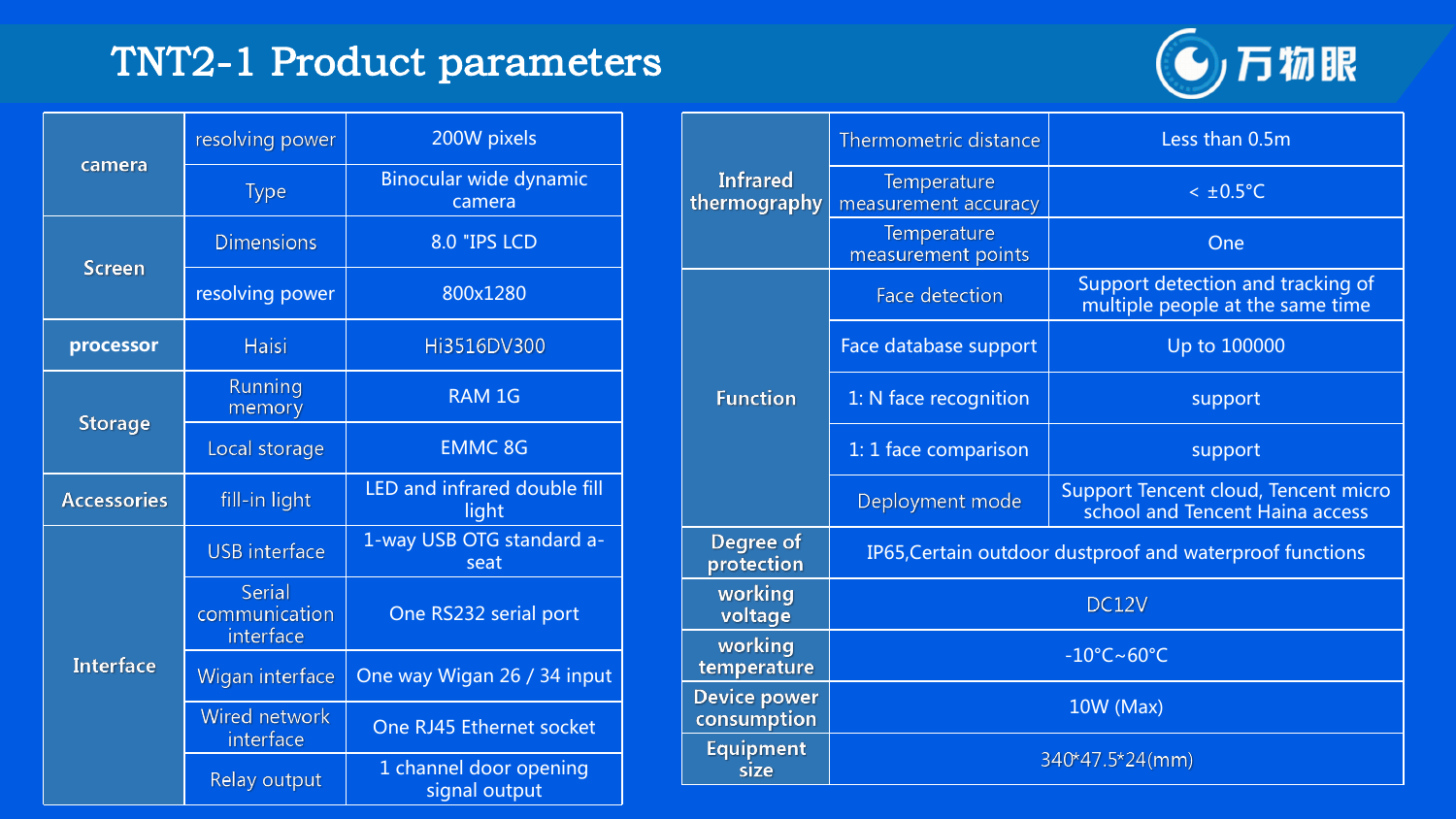#### TNT2-1 Installation method



TNT2-1 supports three installation modes: compatible gate installation, column installation and wall installation (default standard gate type)